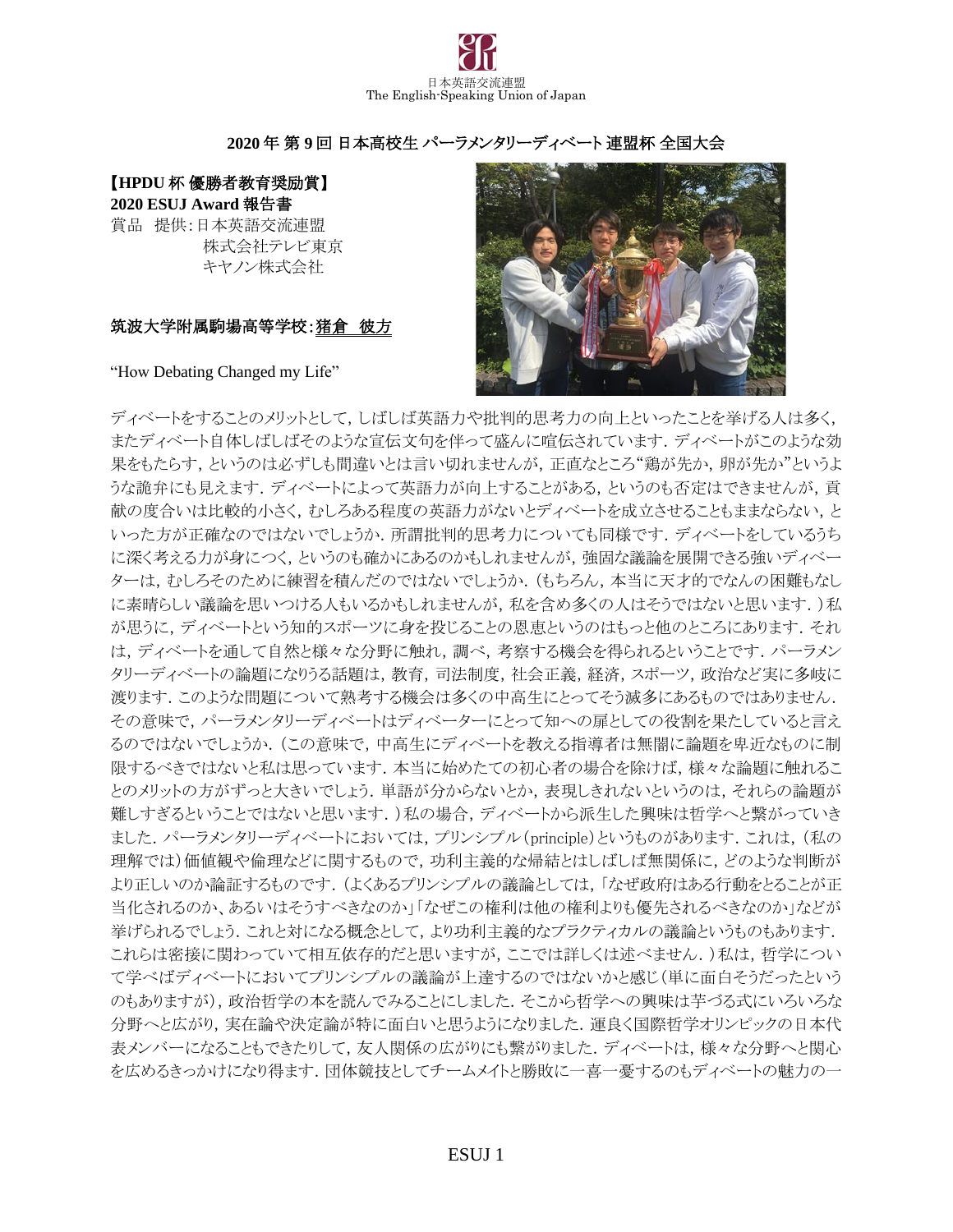

つですが,これからの世代の中高生ディベーターにとって自分の関心を広げ,知的な欲求の赴くままに学ぶ プラットフォームとしてもディベートが機能すると嬉しいなと思っています.

## **HPDU Competition 2020**

**Co-sponsored by The High School Parliamentary Debate Union & English-Speaking Union of Japan**

【**2020 ESUJ Award**】 Awarded by English-Speaking Union of Japan (ESUJ)

## <**Champion**> **Kanata Inokura: Senior High School at Komaba, University of Tsukuba**

"How Debating Changed my Life"

When most people hear about debate having positive influence on them, they tend to think about how it can help you grow your English skills or critical thinking skills, and this is often the way debating is advertised. These benefits of debating might be somewhat true, but the I see it more as chicken-or-the-egg kind of argument. Many of those who has debating experience on the ground probably know that the relation between English ability and debating doesn't work that way around, but rather it is that debating requires certain command of the language, and the extent to which debating can help you with your English is quite small. Same goes for critical thinking. Perhaps in this case, it might be possible to say that, as you debate, you acquire the ability to think deeply. The reality is, however, strong debaters who are capable of coming up with nice arguments are the ones who trained themselves to do so (well sure, there are some truly brilliant debaters who just gets those arguments out of nowhere, but that is not the case for many of us). Rather, I believe the benefit of getting yourself into this intellectual sport is that debating naturally exposes you to various fields and gives you a unique opportunity to think and look into them. Motions for parliamentary debate are truly diverse: education, criminal justice, social justice, economics, sports, politics, etc. Opportunities to give considerations to such issues are rare for most junior and senior high school student, so it would be fair to say that debating serves as an intellectual door. In my case, the door lead to philosophy. In parliamentary debate, there is something called *principle* (often contrasted with *practical*). It is, in my understanding, kind of argumentations that deals with ideals, value judgments or other non-quantitative issues, often regardless of material outcome (typical principle arguments look like this: *Why government is justified/obliged to take certain actions*, *Why this right can* be prioritized over another, etc. On the other hand, practical arguments tend to focus on material gain or loss). I decided to read a book on political philosophy because I thought that would help me improve my argumentation of principles in debate. From there, my interest in philosophy spread to many other fields, and I came to find realism and determinism